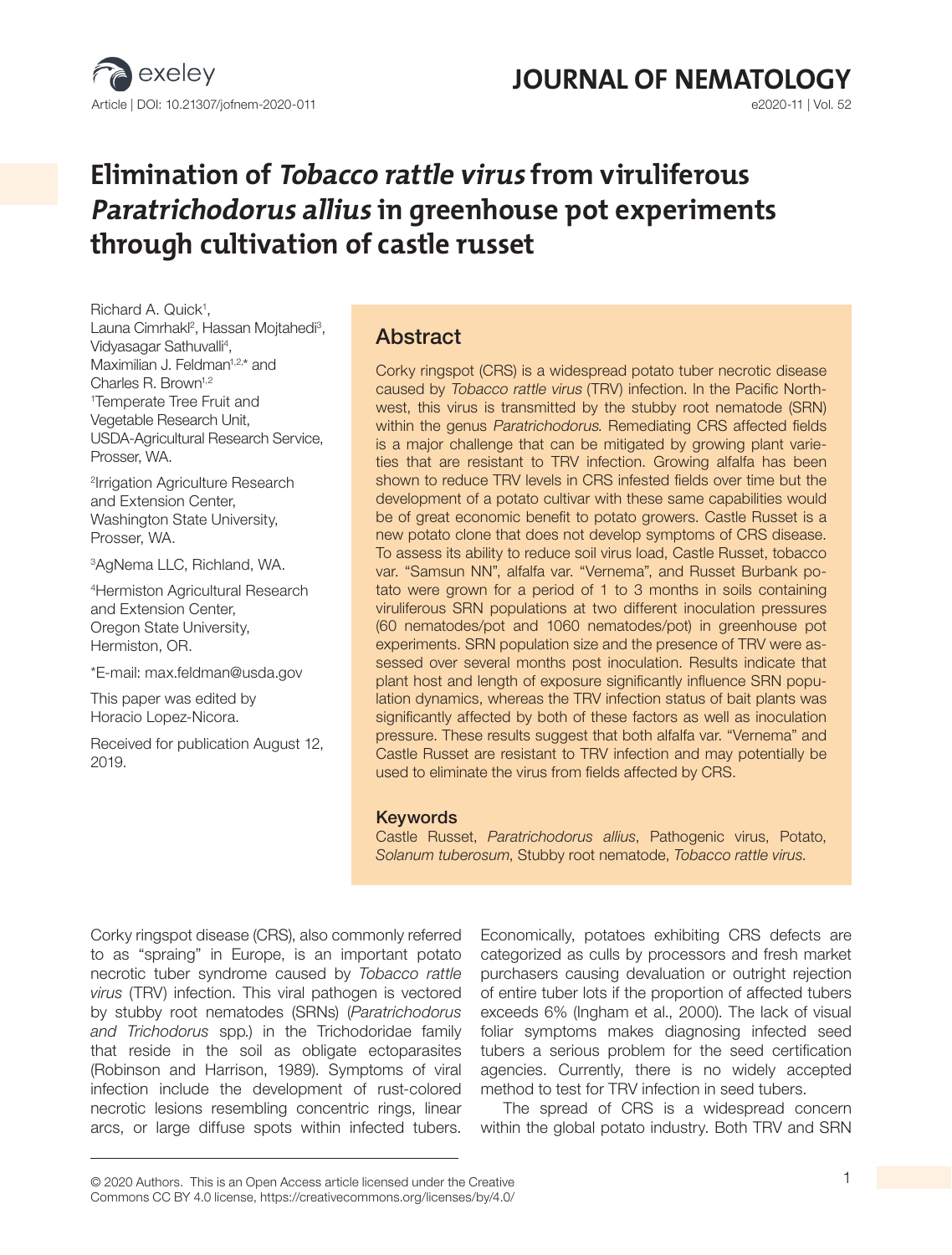co-occur throughout much of Europe (Hooker, 1981) and have been observed in more than ten states within the USA since first being observed in Florida in 1946 (Allen, 1963; David et al., 2010; Eddins et al., 1946; Gudmestad et al., 2008; Kirk et al., 2008; Thomas, 1976; Weingartner and Shumaker, 1990). Even small numbers of SRN (3 nematodes/250 cm3 of soil) can cause substantial CRS damage to a potato crop if left untreated (Mojtahedi et al., 2001). Mitigation of CRS in production settings is currently achieved by treating potato fields with expensive, non-selective pesticides that reduce the abundance of the SRN vector and planting virus insensitive cultivars (Yellareddygari et al., 2018) derived from seed growers' fields that have been certified as being SRN and TRV free (Hafez and Sundararaj, 2009). Heavy usage of systemic pesticides is undesirable due to grower expense and negative impact on the environment; thus, development of potato cultivars that are resistant to TRV infection is an ideal solution. Breeding programs focused on this goal have developed and released several potato cultivars with TRV resistance (Brown et al., 2009, 2000; Dale, 1989; Dale and Solomon, 1988; Robinson and Dale, 1994; Shumaker et al., 1984).

Unfortunately, once a field has been affected by CRS, remediation is extremely difficult. Although bulk application of fumigants (1,3-dicholopropene, aka Telone II) and systemic nematicides (oxamyl, aka Vydate C-LV) can effectively reduce the population of the SRN vector in the soil, complete eradication is nearly impossible. SRN are mobile organisms that can survive deep in the soil profile re-emerging after pesticide application has subsided (Weingartner, 1983). Further complicating matters is the fact that TRV has one of the broadest host ranges of any virus (Boydston et al., 2004; Cooper and Harrison, 1973; Mojtahedi et al., 2003) and can lay dormant in weeds for years only to reappear when potato is cropped again.

Strategies to remediate land affected by CRS generally involve moving infected fields out of potato production and cropping varieties of alfalfa var. "Vernema" or Scotch spearmint var. "770" (Banttari et al., 1993; Mojtahedi et al., 2002) as rotation crops. These plant species are an adequate food source for SRN but cannot serve as hosts for TRV (Mojtahedi et al., 2002). Similar to other parasitic nematodes, SRN molts several times throughout its lifecycle, effectively shedding the virus with each molt (Robinson and Harrison, 1989). Greenhouse and field experiments suggest that if immature nematodes are not exposed to a virus-infected food source, the nematode population will no longer harbor the virus after several generations (Mojtahedi et al., 2002) and CRS symptoms will diminish (Banttari et al., 1993). Unfortunately, due to the specialized equipment needs and market factors, crop rotations that regularly include alfalfa and spearmint are not adequately profitable for potato growers.

Using greenhouse pot experiments, we have examined the potential of the TRV resistant potato cultivar, Castle Russet, to cleanse soils containing viruliferous SRNs of TRV infection relative to a known host (tobacco), a non-host (alfalfa), and an unrelated popular potato variety (Russet Burbank). The objectives of this study were to assess how host plant genotype, cultivation time, and nematode inoculation pressure influenced nematode fecundity and the presence of TRV through multiple generations of SRN.

## Materials and methods

## General information

Two independent experiments were carried out in a greenhouse at the USDA-ARS Temperate Tree Fruit and Vegetable Research Unit in Prosser, WA. The average temperature during the trials was 25°C with a 12-hour photoperiod. The plants were grown in 10L plastic pots filled with a reconstituted sandy silt loam soil composed of 84% sand, 10% silt and 6% clay (Brown et al., 2006). The soil was steam pasteurized before use.

## Preparation of plant material and inoculum

For both experiments, tobacco var. "Samsun NN" seed was bulk sown into a 10cm<sup>2</sup> plastic pot filled with Sunshine #1 potting mix (Sun-Gro Horticulture Distributor Inc., Bellevue, WA) and plants were allowed to develop in a growth chamber (25°C; 12h photoperiod). Alfalfa var. "Vernema" was direct seeded into Sunshine potting mix #1 in a 72-cell tray. In Experiment 1, plants of Russet Burbank and Castle Russet (aka POR06V12-3) were propagated first in tissue culture. The tissue culture media was prepared by dissolving in 1L of double distilled water 4.41g of MS Modified BC Potato Basal Medium, 8g of Plant TC agar (Product Numbers M516 & A111, PhytoTechnology Laboratories Shawnee Mission, KS), and 25g of sucrose. The mixture was autoclaved at 120°C for 20min. Tissue culture plantlets were kept for 1.5 months in the tissue culture media to develop a massive root system, and were then transferred to a 72-cell tray in Sunshine potting mix # 1. The foliage was pruned to induce vigorous growth. In Experiment 2, disease-free nuclear tubers were produced from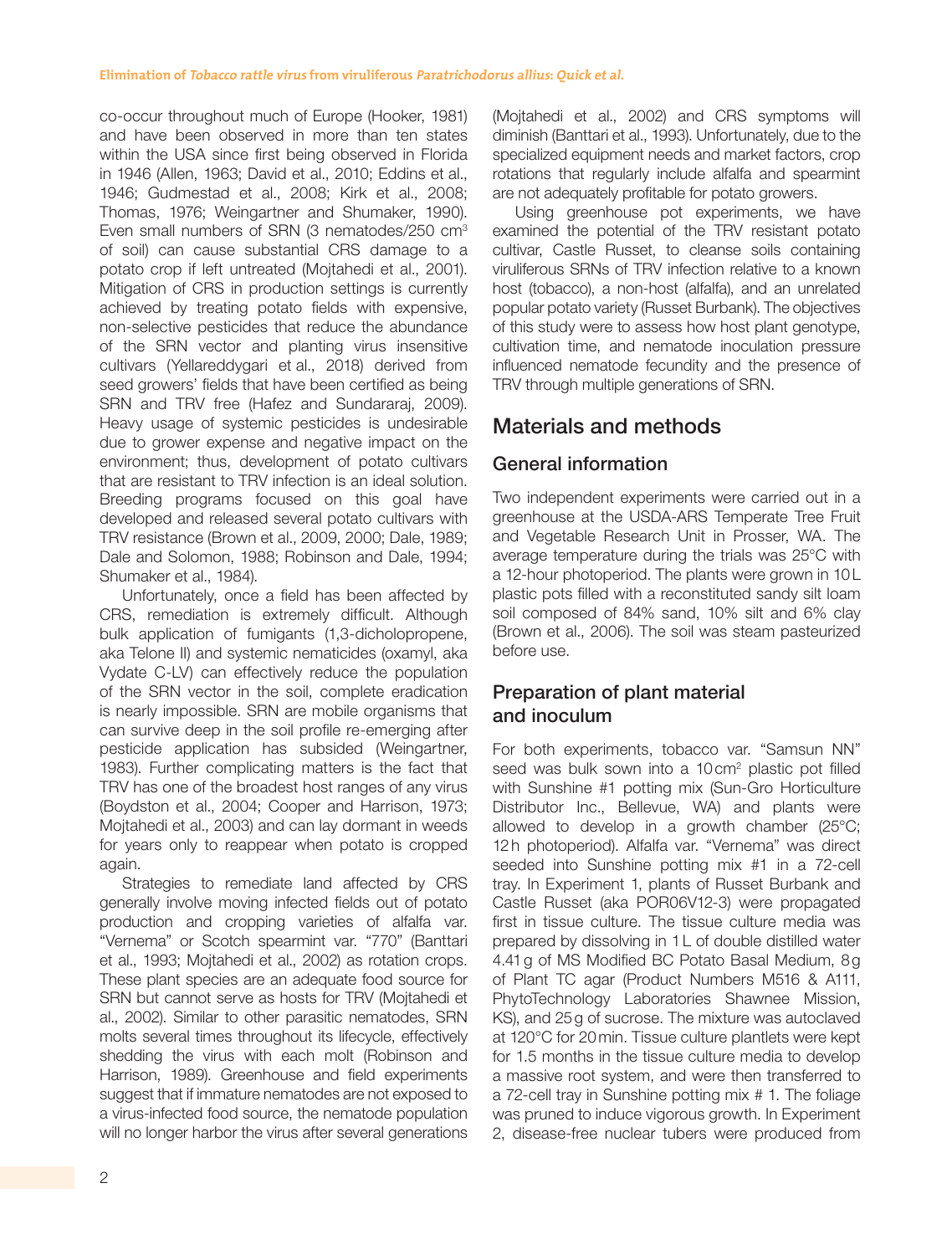tissue cultured plants and stored at 5.5°C until the dormancy of the tubers was broken.

A viruliferous population of *Paratrichodorus allius* was maintained on TRV infected Samsun NN in a sandy silt loam soil (described above) in the greenhouse (24°C; 12hr photoperiod). The identity of the nematode was confirmed using light microscopy after nematode extraction (Jenkins, 1964).

#### Experimental design

An overview of the experimental procedure can be observed in Figure 1. Experiment 1 was performed in April 2016. For this experiment, 10 tobacco, 30 alfalfa, 18 Russet Burbank and 28 Castle Russet were removed from the potting mix, roots washed, and then transplanted into pots containing the sandy silt loam soil. Two weeks after transplanting, 60 viruliferous *P. allius* in 5 mL of water were pipetted into three holes in each pot (~20 SRN/ hole). Experiment 2 was conducted beginning in September 2016. In total, 15 tubers of Russet Burbank and Castle Russet were planted in early August 2016. Approximately four weeks post planting all plants had emerged; 5 tobacco and

15 alfalfa were transplanted from potting mix into the sandy silt loam described above. Two weeks post-transplant, 1,060 P. allius in 5 mL of water were pipetted into three holes in each pot (~350 SRN/hole). Subjects within each experiment were assigned treatment categories using a randomized block design.

One month post inoculation a number of replicates were destructively harvested and processed for evaluation of TRV infection. The number of replicates harvested was as follows: 10 tobacco, 10 alfalfa, 6 Russet Burbank and 6 Castle Russet for Experiment 1; 5 tobacco, 5 alfalfa, 5 Russet Burbank and 5 Castle Russet for Experiment 2. After plants were removed from the pots, a 250 cm<sup>3</sup> sample of soil was collected and nematodes were isolated from the soil by sieving and sugar-centrifugal flotation (Jenkins, 1964). Nematodes were counted and returned to their original pots. Oostenbrink's nematode reproduction factor (Rf=Final nematode count/Initial nematode population count) was calculated from these count numbers (Oostenbrink, 1966). Next, a bait plant (tobacco) was transplanted into the soil that remained in each of the harvested pots to ascertain if the nematodes remained viruliferous.



Figure 1: Two weeks post-transplant, plant hosts were inoculated to evaluate their ability to host Stubby root nematodes (SRN) and Tobacco rattle virus (TRV). At month zero, test hosts were transplanted into pots containing viruliferous SRNs and cultured for one to three months. Each month a subset of hosts is sacrificed, nematode counts are taken, and a tobacco bait plant is transplanted into the test pot. After one month the tobacco bait plant is harvested and both foliar and root tissue was tested for the presence of TRV using RT-PCR.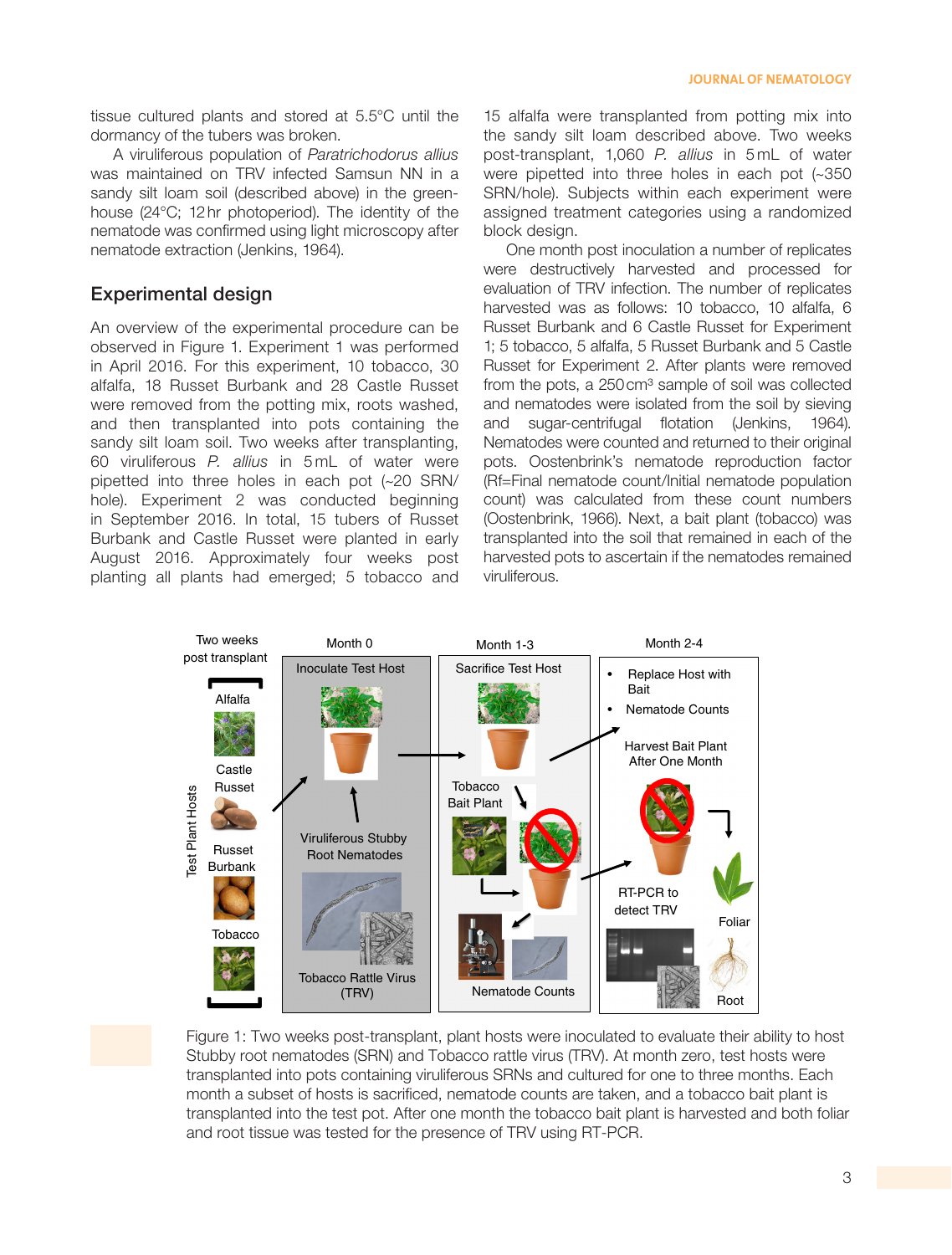The harvested plants were washed and split into foliar, root and stolon/tuber (if present) sub-samples. For each sub-sample, approximately 0.5 to 1g of tissue was grounded in grinding bags (Agdia, Inc., Elkhart IN). A total nucleic acid extraction was performed using a modified Dellaporta procedure (Crosslin and Hamlin, 2011). Nucleic acid pellets were resuspended in 400μl of UltraPure distilled water (Invitrogen, Carlsbad, CA). The standardized RT-PCR reactions were conducted in 25μl reactions that contained 12.5μl of PCR mix (2× Reaction Mix from SuperScript® III One-Step RT-PCR System with Platinum® *Taq* High Fidelity DNA Polymerase kit, Life Technologies, Carlsbad, CA), 2.5μl of RediLoad (Invitrogen), 0.5μl of 20μM solutions of each forward and reverse primers TRV 2/1, respectively (Crosslin and Hamlin, 2011), 6.5μl UltraPure distilled water (Invitrogen), 0.5μl of SuperScript<sup>®</sup> III Reverse Transcriptase Platinum *Taq* HiFi Mix (Life Technologies), and 2μl of nucleic acid extracts. Thermal cycling (PTC200 thermal cycler, MJ Research) consisted of 15min at 50°C, 5min at 94°C, then 30 cycles of 15sec at 94°C, 1min at 58°C, 30sec at 72°C, and a final incubation for 5min at 72°C. Ten microliters of reaction products were resolved by electrophoresis in 1.5% agarose (LE, Analytical Grade, Promega, Madison, WI) gels in 10mM Tris-acetate, 1mM EDTA buffer (pH 8) for approximately 40min at 100V, stained with ethidium bromide, and observed under UV light.

Two months post inoculation, the above procedure was repeated for the following number of replicates: 10 alfalfa, 6 Russet Burbank and 6 Castle Russet for Experiment 1; 5 alfalfa, 5 Russet Burbank and 5 Castle Russet for Experiment 2. Here, plants were destructively harvested, the nematode Rf was calculated from soil samples, and new tobacco bait plants were added. In addition, the aforementioned bait plants were destructively harvested and evaluated for TRV infection by RT-PCR. Three months post inoculation, the above procedure was performed on the remaining replicates (10 alfalfa, 6 Russet Burbank and 16 Castle Russet) for Experiment 1; and (5 alfalfa, 5 Russet Burbank, and 5 Castle Russet) for Experiment 2. Again, plants were destructively harvested, the Rf was calculated from soil samples, and new tobacco bait plants were added. Additionally, the bait plants from the two-month evaluation were also tested. Four months post inoculation the bait plants from the three-month evaluation were destructively harvested and tested for TRV infection.

#### Data processing and statistical analysis

All statistical analyses were performed within the R statistical computing environment (R Core Team, 2018). Generalized linear models were constructed to evaluate the influence of plant host (plant), exposure period (months), and inoculation pressure (experiment) on nematode count, Rf and TRV detection using RT-PCR. Nematode count was modeled as a negative binomial variable using the glm.nb function in the MASS library (Venables et al., 2002). Rf value was log transformed and modeled using the lm function in the base R package (R Core Team, 2018). To eliminate the confounding effects of zero values in log transformation an offset (half the minimum value found in the dataset) was added to all values. RT-PCR detection of TRV in bait plants was modeled as a binomial variable using the MASS library (Venables et al., 2002). The relationship between these variables was modeled using the following equation:

$$
Y_{ijk} = \mu + \text{plant host}_i + \text{month}_j + \text{experiment}_k + \varepsilon. \tag{1}
$$

In which  $Y_{ik}$  is the individual observation of the dependent variable,  $\mu$  is the overall mean, plant host*<sup>i</sup>* is the effect of the *i*th plant host, month*<sup>j</sup>* is the effect of the *j*th month, experiment<sub>k</sub> is the effect of the inoculation pressured applied in either of the *k*th experiment and  $\varepsilon$  is the random error term. The significance of each factor was tested using type III analysis of variance based upon likelihood ratio tests for the negative binomial and binomial variables (nematode count and RT-PCR detection of TRV respectively) and sum of squares in the case of log(Rf) using the car library in R (Fox and Weisberg, 2011).

For each characteristic (nematode count, Rf value, proportion of foliar and root TRV infection) groupings of genotype at the final sampling time point within each experiment were determined using Tukey's honest significant distance (*α*< 0.05) as implemented using the agricolae package in R (de Mendiburu, 2019).

Raw data and analysis scripts used to generate tables and figures can be downloaded at the following Zenodo repository: https://doi.org/10.5281/ zenodo.3710018.

## Results and discussion

### Population dynamics of stubby root nematodes

The capacity of tobacco var. Samsun NN, alfalfa var. "Vernema", Russet Burbank potato and Castle Russet potato to sustain populations of viruliferous SRN was investigated in two independent greenhouse trials that differed by SRN inoculation pressure (Fig. 1). Overall, plant host  $(\chi^2_{\text{host}}(3) = 50.14, p_{\text{host}} < 7.45e^{-11})$  and exposure period ( $\chi^2$ <sub>month</sub> (1)=26.09,  $\rho$ <sub>month</sub><3.27<sup>-07</sup>) both had a significant influence on SRN population size,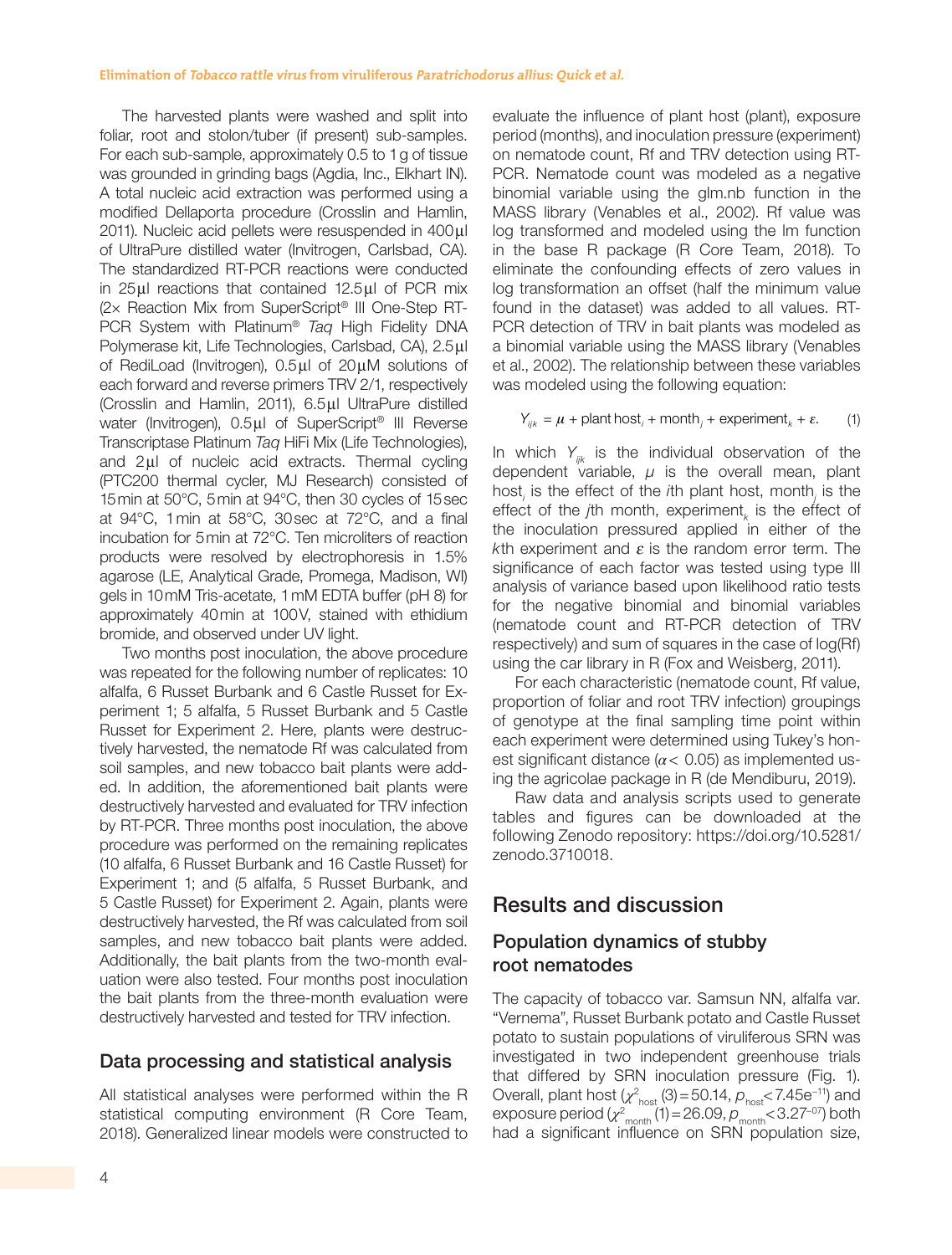#### **JOURNAL OF NEMATOLOGY**

whereas all three variables (plant host, exposure time and inoculation pressure) appeared to significantly affect the nematode Rf  $(F<sub>host</sub>$  (3,175)=21.25,  $p_{\text{host}}$ <8.70<sup>-12</sup>;  $F_{\text{month}}$  (1,175)=35.55,  $p_{\text{month}}$ <1.34E<sup>-08</sup>;  $F_{\text{inoculation}}^{100}$  (1,175) = 6.76,  $p_{\text{innoculation}}$  < 0.002).

Statistics from both likelihood ratio *χ*<sup>2</sup> tests (SRN counts) and sum of squares estimation (Rf value) indicate plant host was the most influential factor, followed by the length of exposure, whereas inoculation pressure appeared to exhibit the smallest effect on both nematode count and Rf. Each plant species appeared to support increases of SRN populations throughout both experiments (Fig. 2 and Table 1) with Tobacco var. Samsun NN performing as the best plant host. Inoculation pressure significantly influenced Rf value after accounting for host plant and exposure time. Generally, mean Rf values were lower under the higher inoculation pressure applied in the second experiment (Fig. A1 and Table 1). In the first experiment, substantial reproductive population expansion occurred across all plant hosts and time points relative to the initial inoculum. This response was also observed when tobacco and Russet Burbank were used as host plants under the elevated inoculation pressure applied in the second experiment, whereas both alfalfa and Castle Russet did not exhibit a consistent increase relative to their initial inoculum. This may indicate that all four host plant genotypes



Figure 2: Population counts of stubby root nematode, *Paratrichodorus allius*, across three months in pots grown with alfalfa, Russet Burbank potato, Castle Russet potato and tobacco; inoculated with 60 and 1,060 nematodes/10L soil in Experiment 1 and 2, respectively.

| Plant          | <b>Experiment</b> | <b>Nematode</b><br>count | <b>Rf</b> value     | <b>Foliage TRV</b><br>infection $(\%)$ | <b>Root TRV</b><br>infection (%) |
|----------------|-------------------|--------------------------|---------------------|----------------------------------------|----------------------------------|
| Alfalfa        |                   | $126.40^{b}$             | 84.26 <sup>b</sup>  | $\bigcap$ a,b                          | $\bigcap^{\mathsf{b}}$           |
| <b>Burbank</b> |                   | 20.00 <sup>d</sup>       | 13.33 <sup>b</sup>  | 33 <sup>a,b</sup>                      | $50^{a,b}$                       |
| Castle         |                   | 119.87 <sup>c</sup>      | 79.91 <sup>b</sup>  | O <sub>p</sub>                         | $\theta$                         |
| Tobacco        | н                 | 720.80 <sup>a</sup>      | 480.53 <sup>a</sup> | 80 <sup>a</sup>                        | 100 <sup>a</sup>                 |
| Alfalfa        | $\overline{2}$    | 6.00 <sup>d</sup>        | 0.22 <sup>c</sup>   | 0 <sup>b</sup>                         | 20 <sup>a</sup>                  |
| <b>Burbank</b> | $\overline{2}$    | 64 <sup>b</sup>          | 2.41 <sup>b</sup>   | 100 <sup>a</sup>                       | 100 <sup>a</sup>                 |
| Castle         | $\overline{2}$    | 19.6 <sup>c</sup>        | $0.73^{b,c}$        | 0 <sup>b</sup>                         | O <sup>a</sup>                   |
| Tobacco        | $\overline{2}$    | 768 <sup>a</sup>         | 28.98 <sup>a</sup>  | 100 <sup>a</sup>                       | 80 <sup>a</sup>                  |

Table 1. Average nematode count, reproduction factor (Rf) values and proportion of foliage and root tissue samples with TRV infection at the final sampling time point.

Notes: Experiment 1 was inoculated 60 nematodes/pot, whereas Experiment 2 was inoculated using 1,060 nematodes/pot. The final measurement of Nematode count and Rf value was performed after 3 months. The final measurement of TRV infection in foliage and root tissues was performed after 4 months. a,b,c,dSuperscripted letter assignments (a-d) reflect groupings determined using Tukey's honest significant difference within the experiment ( $\alpha$ <0.05).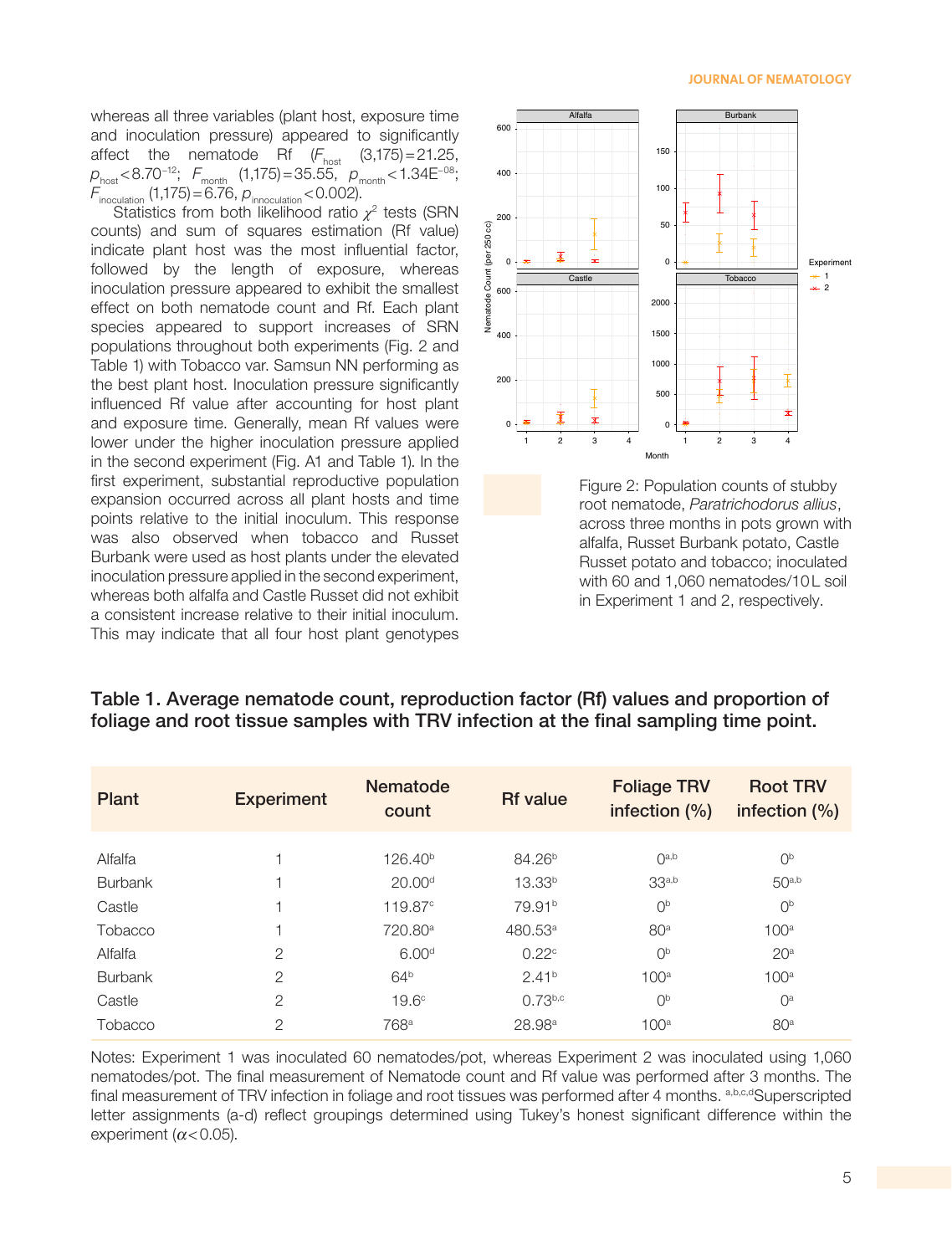#### **Elimination of Tobacco rattle virus from viruliferous Paratrichodorus allius: Quick et al.**



Figure 3: Number of bait plant tissue samples that tested positive and negative for the presence of TRV by RT-PCR. (A) Foliage tissue in Experiment 1 (B) Root tissue in Experiment 1 (C) Foliage tissue in Experiment 2 (D) Root tissue in Experiment 2.

can support growth of SRN populations, but Castle Russet and alfalfa do not allow SRN populations to increase without restriction. These results support the body of evidence that SRNs can reproduce on a broad range of host plants but with different efficacy (Ayala et al., 1970; Mojtahedi et al., 2003; Mojtahedi and Santo, 1999). Both cultivars of potato were poor hosts for the SRN but still maintained the capacity to support reproduction at levels higher than non-hosts including green pepper (*Capsicum annum*, California Wonder), carrot (*Daucus carota*, Chantenay), watermelon (*Citrullus vulgaris*, Charleston Gray), common groundsel (*Senicio vulgaris*), pigweed (*Amaranthus biltoides*, *A. powelli*, *A. retroflexus*), Coast fiddleneck (*Amsinckia intermedia*), Longsping sandbur (*Cenchrus longspinus*), Redstem filaree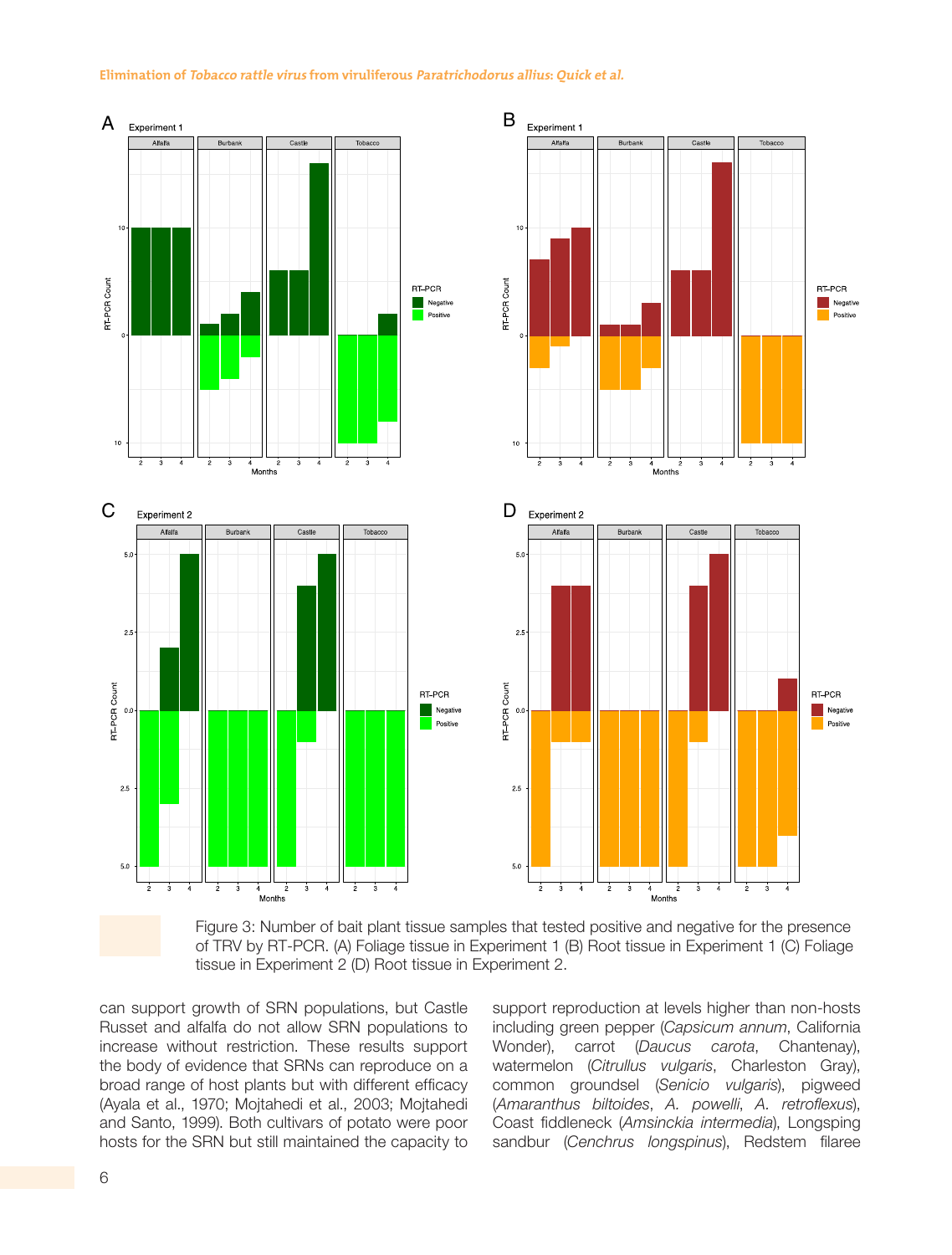(*Erodium cicutarium*) and *Nicotiania clevelandi* (Mojtahedi and Santo, 1999; Mojtahedi et al., 2003).

#### Prevalence of TRV infection

The virulence of SRNs was evaluated over a threemonth period by using RT-PCR to detect TRV from total nucleic acids extracted from foliage and root tissue of tobacco bait plants. The presence of TRV was significantly influenced by plant host  $(\chi^2_{\text{root}}(3)=130.22,$ *p*<sub>root</sub>=4.85e<sup>−28</sup>; *χ*<sup>2</sup><sub>foliar</sub> (3)=121.87, *p*<sub>foliar</sub>=3.05E<sup>−26</sup>), length of time cultured on the plant host  $(\chi^2_{\text{root}}(1)=25.92,$  $p_{\text{root}} = 3.55e^{-07}$ ;  $\chi^2_{\text{foliar}}$  (1) = 14.48,  $p_{\text{foliar}} = 0.00014$ ), and the SRN inoculum pressure  $(\chi^2_{\text{root}}(1)=20.83,$ *p*<sub>root</sub>=5.03e<sup>−06</sup>; *χ*<sup>2</sup><sub>foliar</sub> (1)=40.32, *p*<sub>foliar</sub>=2.16e<sup>−10</sup>). Plant host was the most influential variable associated with infection status in both plant root and shoot tissue (*χ*<sup>2</sup><sub>root</sub> (3) = 130.22, *p*<sub>root</sub> = 4.85e<sup>−28</sup>; *χ*<sup>2</sup><sub>foliar</sub> (3) = 121.87,  $\rho_{\text{folilar}}$ =3.05E<sup>−26</sup>), whereas the length of exposure (χ<sup>2</sup><sub>root</sub>  $(1)=25.92$ ,  $p_{\text{root}}=3.55e^{-0.7}$  and inoculation pressure ( $\chi^2_{\text{foliar}}$  (1)=40.32,  $\rho_{\text{foliar}}$ =2.16e<sup>−10</sup>) was the next most influential variable associated with TRV detection in the root and shoot tissue, respectively. As observed in previous studies (Mojtahedi et al., 2002), tobacco served as an excellent host for TRV and alfalfa exhibits substantial resistance to viral infection (Fig. 3). In the first experiment, tobacco bait plants transplanted into soil used to culture alfalfa exhibited zero TRV infection in foliar tissue and modest TRV infection in root tissue (30% after two months, 10% after three months) that decreased to zero percent infection after four months. Under high inoculation pressure, a notable percentage of bait plants cultured in alfalfa soil exhibited TRV infection in root and foliar tissue (Fig. 3). However, the proportion of TRV infected bait plants decreased relative to the length time alfalfa was grown in the test soil supporting the evidence that alfalfa is capable of reducing the viral load present in the soil (Mojtahedi et al., 2002). Russet Burbank potato behaved as a poor host for TRV in the first experiment. Tobacco bait plants transplanted into soil previously containing Russet Burbank potato were able to contract TRV in the first experiment although the fraction of infected foliar tissue samples decreased proportionally with the length of time Russet Burbank was grown. When exposed to the high inoculation pressure of the second experiment, tobacco bait plants grown in Russet Burbank potato soil displayed 100% TRV infection in both foliar and root tissues. Castle Russet potato exhibited almost complete resistance to TRV infection. No TRV was detected in either foliar or root tissue in tobacco bait plants transplanted into soils that previously contained Castle Russet potato in the first experiment. Under higher inoculation pressure applied in the second study, the percentage of infected

material detected by RT-PCR decreased as the length of time Castle Russet potato was grown prior to transplant increased (Fig. 2C-D). These results indicate that Castle Russet, like alfalfa and scotch spearmint, is resistant to TRV infection (Mojtahedi et al., 2002). The mechanism of TRV viral load reduction is likely due to loss of TRV from the SRNs as part of the molting process (Ayala and Allen, 1968; Macfarlane, 2003). Based upon these results, we speculate that cultivation of Castle Russet in rotation with other TRV non-host crops (alfalfa, scotch spearmint) may provide potato growers with an important tool to maintain profitability while simultaneously reducing viral load in potato fields affected by CRS.

#### **References**

Allen, T. C. 1963. A strain of TRV from Oregon grown potatoes. Plant Disease Reporter 10:920–3.

Ayala, A. and Allen, M. W. 1968. Transmission of the California tobacco rattle virus (CTRV) by three species of the nematode genus trichodorus. The Journal of Agriculture of the University of Puerto Rico 52:101–25.

Ayala, A., Allen, T. C. and Noffsinger, E. M. 1970. Host range, biology, and factors affecting survival and reproduction of the stubby root nematode. The Journal of Agriculture of the University of Puerto Rico 54:341–69.

Banttari, E., Ellis, P. and Kahurana, S. 1993. Management of diseases caused by viruses and virus-like pathogens. In Rowe, R. C. and Curwen, D. (Eds), Potato Health Managment Am Phytopathol Soc Press, St. Paul, MN, pp. 127–33.

Boydston, R. A., Mojtahedi, H., Crosslin, J. M., Thomas, P. E., Anderson, T. and Riga, E. 2004. Evidence for the influence of weeds on corky ringspot persistence in alfalfa and scotch spearmint rotations. American Journal of Potato Research 81:215–25, available at: https://doi.org/10.1007/BF02871752

Brown, C. R., Mojtahedi, H., Crosslin, J. M., James, S., Charlton, B., Novy, R. G., Love, S. L., Vales, M. I. and Hamm, P. 2009. Characterization of resistance to corky ringspot disease in potato: a case for resistance to infection by tobacco rattle virus. American Journal of Potato Research 86:49–55, available at: https://doi.org/10.1007/s12230-008-9061-z

Brown, C. R., Mojtahedi, H., James, S., Novy, R. G. and Love, S. 2006. Development and evaluation of potato breeding lines with introgressed resistance to Columbia root-knot nematode (Meloidogyne chitwoodi). American Journal of Potato Research 83:1–8, available at: https://doi.org/10.1007/BF02869604

Brown, C. R., Mojtahedi, H., Santo, G. S., Hamm, P., Pavek, J. J., Corsini, D., Love, S., Crosslin, J. M. and Thomas, P. E. 2000. Potato germplasm resistant to corky ringspot disease. American Journal of Potato Research 77:23–7, available at: https://doi.org/10.1007/BF02853658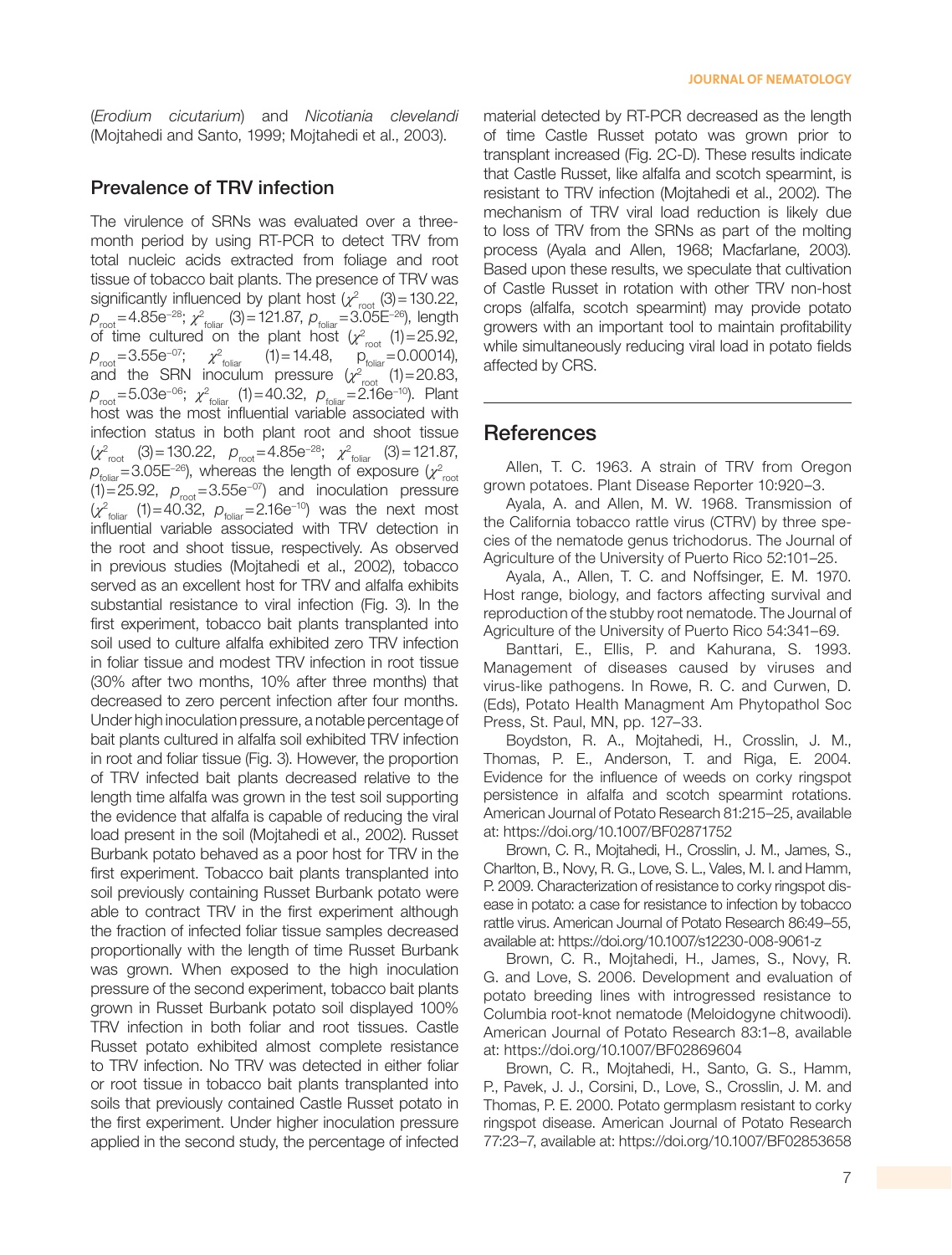Cooper, J. I. and Harrison, B. D. 1973. The role of weed hosts and the distribution and activity of vector nematodes in the ecology of tobacco rattle virus. Annals of Applied Biology 73:53–66, available at: https://doi. org/10.1111/j.1744-7348.1973.tb01309.x

Crosslin, J. M. and Hamlin, L. L. 2011. Standardized RT-PCR conditions for detection and identification of eleven viruses of potato and potato spindle tuber viroid. American Journal of Potato Research 88:333–8, available at: https://doi.org/10.1007/s12230-011-9198-z

Dale, M. F. B. 1989. Advances in the breeding for tobacco rattle virus insensitivity in potatoes. Aspects of Applied Biology 22:87–92.

Dale, M. F. B. and Solomon, R. M. 1988. Inheritance of insensitivity to tobacco rattle virus in potatoes. Annals of Applied Biology 113:313–8, available at: https://doi.org/10.1111/j.1744-7348.1988.tb03308.x

David, N., Mallik, I. and Gudmestad, N. C. 2010. First report of tobacco rattle virus associated with corky ringspot in potatoes grown in North Dakota. Plant Disease 94:130, available at: https://doi.org/10.1094/PDIS-94-1-0130B

de Mendiburu, F. 2019. agricolae: Statistical Procedures for Agricultural Research. R package version 1.3-1, available at: https://CRAN.R-project.org/package=agricolae

Eddins, A. H., Proctor, E. Q. and West, E. 1946. Corky ringspot of potatoes in Florida. American Potato Journal 23:330–3.

Fox, J. and Weisberg, S. 2011. An R Companion to Applied Regression 2nd ed., SAGE Publications, Thousand Oaks, CA.

Gudmestad, N. C., Mallik, I., Pasche, J. S. and Crosslin, J. M. 2008. First report of tobacco rattle virus causing corky ringspot in potatoes grown in Minnesota and Wisconsin. Plant Disease 92:1254–4, available at: https://doi. org/10.1094/PDIS-92-8-1254C

Hafez, S. L. and Sundararaj, P. 2009. Management of corky ringspot disease of potatoes in the Pacific Northwest. University of Idaho Extension, pp. 1–6.

Hooker, W. 1981. Compendium of potato diseases. American Phytopathological Society, St. Paul.

Ingham, R. E., Hamm, P. B., Willams, R. E. and Swanson, W. H. 2000. Control of Paratrichodorus allius and corky ringspot disease of potato in the Columbia basin of Oregon. Journal of Nematology 32:566–75.

Jenkins, W. 1964. A rapid centrifugal-flotation technique for separating nematodes from soil. Plant Disease Reporter 48:692.

Kirk, W. W., Gieck, S. L., Crosslin, J. M. and Hamm, P. B. 2008. First report of corky ringspot caused by tobacco rattle virus on potatoes (Solanum tuberosum) in Michigan. Plant Disease 92:485, available at: https://doi. org/10.1094/PDIS-92-3-0485B

Macfarlane, S. A. 2003. Molecular determinants of the transmission of plant viruses by nematodes. Molecular Plant Pathology 4:211–5, available at: https:// doi.org/10.1046/j.1364-3703.2003.00164.x

Mojtahedi, H. and Santo, G. S., 1999. Ecology of Paratrichodorus allius and its relationship to the corky ring-spot disease of potato in the Pacific Northwest. American Journal of Potato Research 76:273–80, available at: https://doi.org/10.1007/BF02853625

Mojtahedi, H., Crosslin, J. M., Santo, G. S., Brown, C. R. and Thomas, P. E., 2001. Pathogenicity of Washington and Oregon isolates of tobacco rattle virus on potato. American Journal of Potato Research 78:183–90, available at: https://doi.org/10.1007/BF02883543

Mojtahedi, H., Santo, G. S., Thomas, P. E., Crosslin, J. M. and Boydston, R. A. 2002. Eliminating tobacco rattle virus from viruliferous Paratrichodorus allius and establishing a new virus-vector combination. Journal of Nematology 34:66–9.

Mojtahedi, H., Boydston, R. A., Thomas, P. E., Crosslin, J. M., Santo, G. S., Riga, E. and Anderson, T. L. 2003. Weed hosts of Paratrichodorus allius and tobacco rattle virus in the Pacific Northwest. American Journal of Potato Research 80:379–85, available at: https://doi.org/10.1007/BF02854249

Oostenbrink, M. 1966. Major characteristics of the relation between nematodes and plants. Veenman & Zono, H. Wageningen.

R Core Team 2018. R: a language and environment for statistical computing.

Robinson, D. J. and Dale, M. F. B. 1994. Susceptibility, resistance and tolerance of potato cultivars to tobacco rattle virus infection and spraing disease. Aspects of Applied Biology 39:61–6.

Robinson, D. J. and Harrison, B. D. 1989. Tobacco rattle virus. AAB Descriptions of Plant Viruses, Vol. 346.

Shumaker, J. R., Weingartner, D. P., Hensel, D. R. and Webb, R. E. 1984. Promising russet-skin potato cultivars for North Florida. Soil and Crop Science Society of Florida 43:166–9.

Thomas, P. E. 1976. Corky ringspot disease of potato in Washington. Spud Topics Washigton Potato Commission, Moses Lake, WA, p. 20.

Venables, W. N., Ripley, B. D. and Venables, W. N. 2002. Modern Applied Statistics with S-Plus 4th ed., Statistics and Computing, Springer, New York, NY.

Weingartner, D. P. 1983. Why soil fumigation fails to control potato corky ringspot disease in Florida. Plant Disease 67:130, available at: https://doi.org/10.1094/ PD-67-130

Weingartner, D. P. and Shumaker, J. R. 1990. Effects of soil fumigants and aldicarb on corky ringspot disease and trichodorid nematodes in potato. Journal of Nematology 22:665–71.

Yellareddygari, S. K. R., Brown, C. R., Whitworth, J. L., Quick, R. A., Hamlin, L. L. and Gudmestad, N. C. 2018. Assessing potato cultivar sensitivity to tuber necrosis caused by tobacco rattle virus. Plant Disease 102:1376–85, available at: https://doi.org/10.1094/PDIS-12-17-1918-RE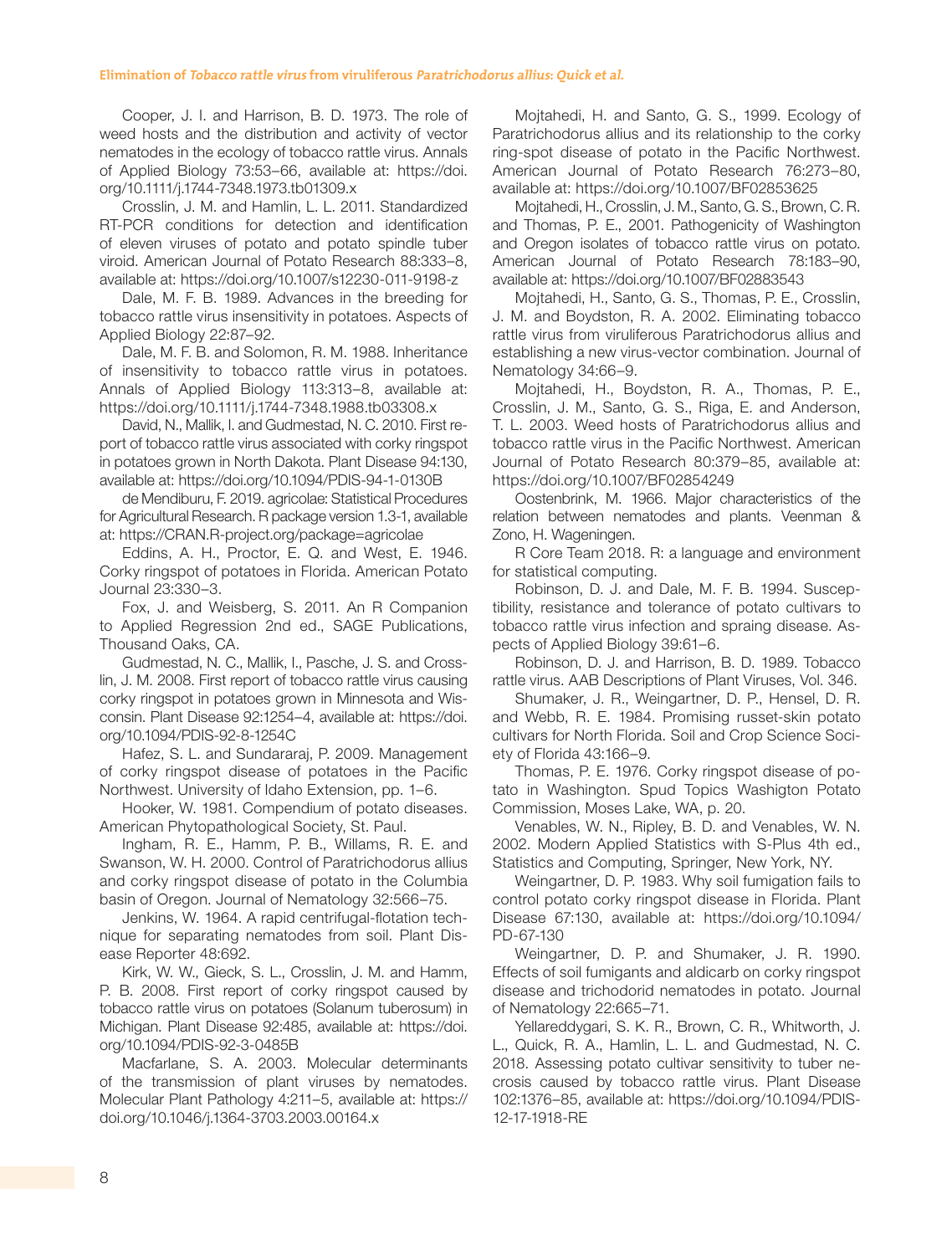## Appendix



Figure A1: Nematode reproduction factor (Rf) estimates calculated from 250 cm<sup>3</sup> soil samples collected from four plant genotypes, across three months, in two independent experiments. Individual data points are plotted as circular dots, whereas the population mean is plotted using an "X" symbol and standard error of the mean is denoted by the error bars. Experiments are differentiated by inoculation pressure. (A) Experiment 1 (60 nematodes/10L) is plotted in orange (B) Experiment 2 (1,060 nematodes/10L) plotted in red.